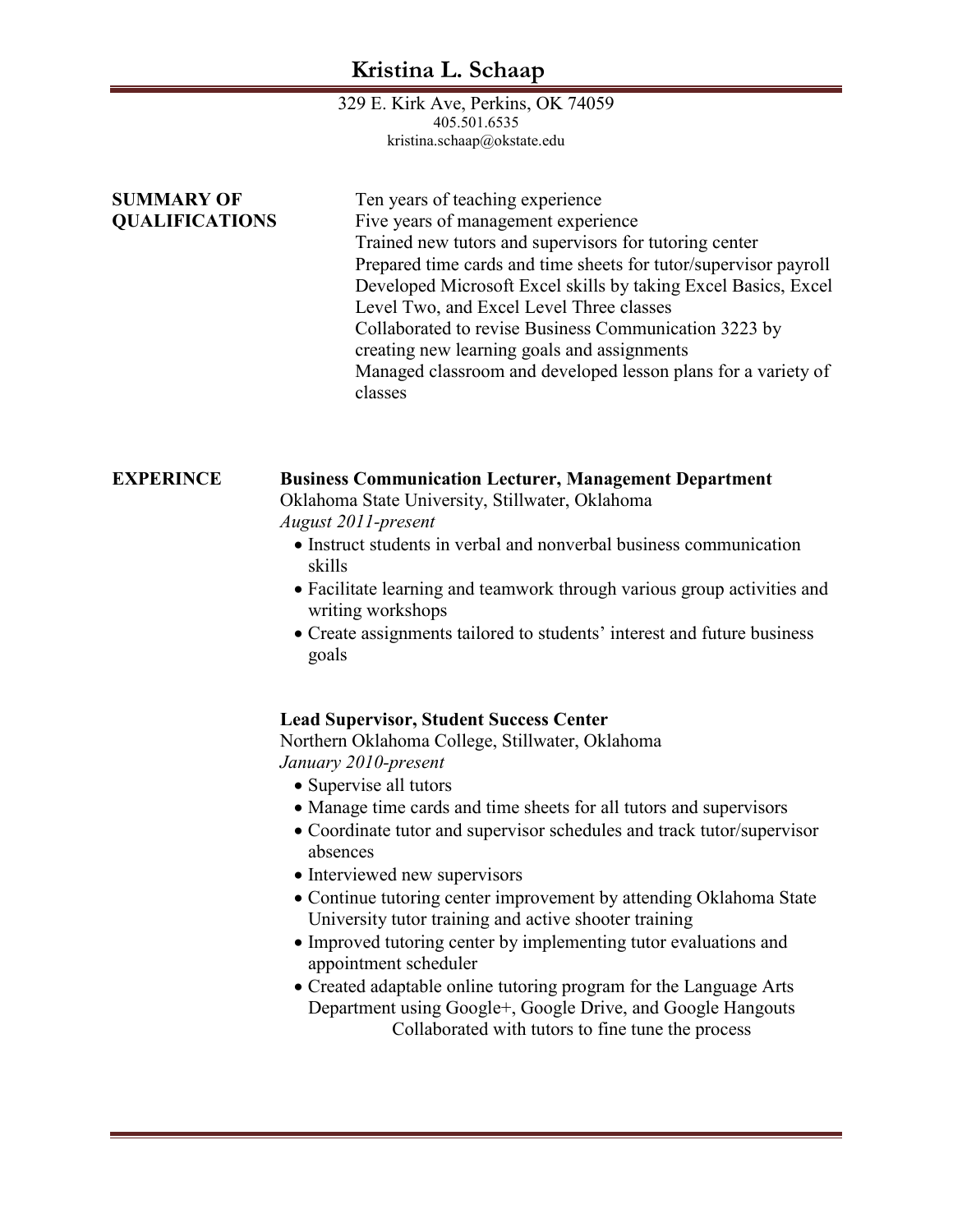## **Adjunct**, **English Department**

Northern Oklahoma College, Stillwater, Oklahoma *August 2008-2013*

- Taught reading, writing, and critical thinking skills in Basic Composition, Composition One, and Composition Two
- Created assignments for students that challenged critical thinking skills and improved their writing and research skills
- Counseled students on educational goals

## **Teaching Assistant, English Department**

Oklahoma State University, Stillwater, Oklahoma State *August 2005-May 2011*

- Teamed with literature professor to teach 3000 level Shakespeare classes
- Taught Composition 1 & 2
- Developed lesson plans and assignments for every class

**CONFERENCES "**Instructor and Librarian Collaboration to Teach Research Writing: An Assessment of Learning Outcomes," 2015 *Association for Business Communication 2015 Annual International Conference* Seattle, WA, October 2015

> **"**Authenticating Assignments with the Use of Cultural Research, Current Events, and Major-related Companies and Departments," *2014 Association for Business Communication-Southwestern United States*. Dallas, TX, March 2014

**EDUCATION** Oklahoma State University, Stillwater *Master of Arts*, December 2011 Area of Study: Early Modern English Literature Overall GPA: 3.5

> Oklahoma State University, Stillwater, Oklahoma *Bachelor of Arts*, May 2005 Major: English Minor: History Overall GPA: 3.5